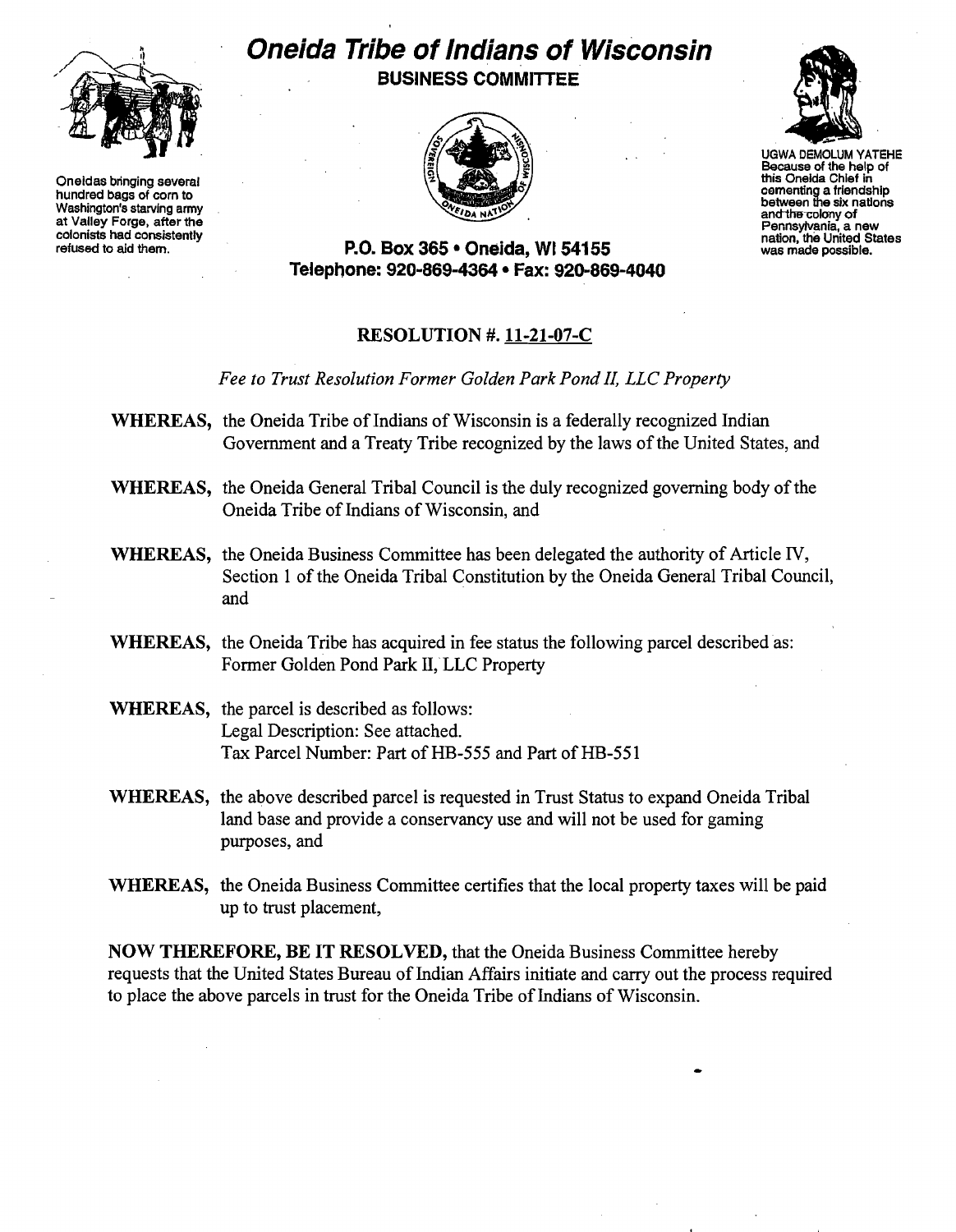## **CERTIFICATION**

I, the undersigned, as Secretary of the Oneida Business Committee, hereby certify that the Oneida Business Committee is composed of 9 members of whom 5 members constitute a quorum. <u>9</u> Members were present at a meeting duly called, noticed and held on the  $21<sup>st</sup>$  day of November, 2007; that the foregoing resolution was duly adopted at such meeting by a vote of  $8$  members for;  $\underline{0}$  members against;  $\underline{0}$  member not voting; and that said resolution has not been rescinded or amended in any way.

Patricia Hoeft, Tribal Secretary

Oneida Business Committee

\*According to the By-Laws, Article I, Section 1, the Chair votes "only in the case of a tie."